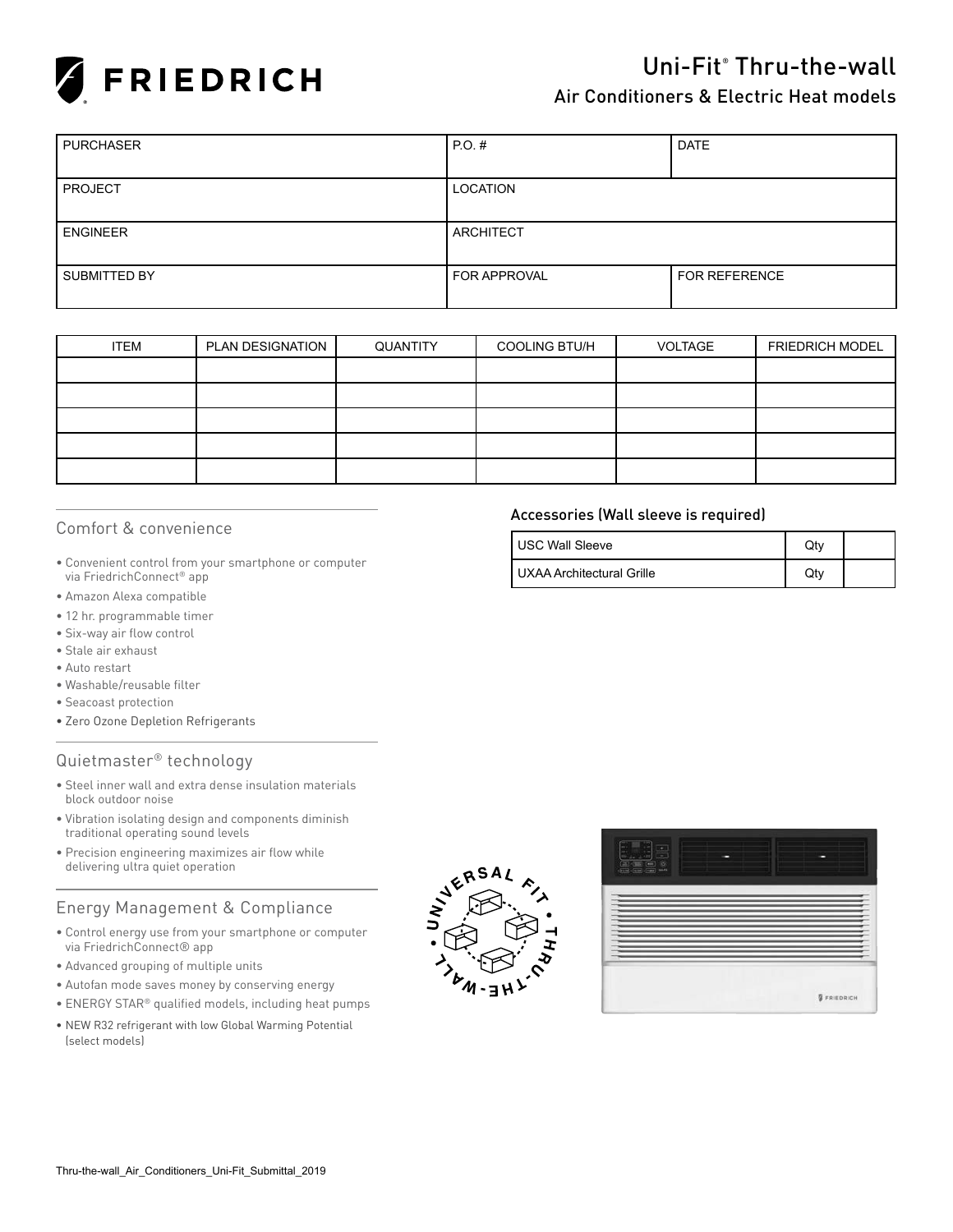# Uni-Fit® Thru-the-wall

# UNI-FIT® INSTALLS IN MANY EXISTING SLEEVES

| Sleeve<br><b>Dimensions</b> | Friedrich<br><b>USC Sleeve</b> | Amana  | Carrier<br>[51S]<br>Series) | Fedders/<br>Emerson/<br>Friedrich WSE | Emerson/<br>Fedders | GE/<br>Hotpoint | Whirlpool    | White-Westinghouse/<br>Frigidaire/Carrier (52F<br>Seriesl |
|-----------------------------|--------------------------------|--------|-----------------------------|---------------------------------------|---------------------|-----------------|--------------|-----------------------------------------------------------|
| Height<br>(inches)          | 151/2                          | 15 5/8 | 16 7/8                      | 163/4                                 | 15 3/4              | 15 5/8          | 161/2        | 15 1/4                                                    |
| Width<br>(inches)           | 25 7/8                         | 26     | 253/4                       | 27                                    | 263/4               | 26              | 25 7/8       | 251/2                                                     |
| Depth<br>(inches)           | 163/4                          | 16 7/8 | 18 5/8                      | 16 3/4 or 19 3/4                      | 15                  | 16 7/8          | 17 1/8 or 23 | 16, 17 1/2 or 22                                          |

# SLEEVE/CHASSIS DIMENSIONS

|                      |             |                                        |       | Depth<br>with             | Minimum<br><b>Extension</b> | Minimum<br><b>Extension</b> |        | Thru-the-wall<br>Finished Hole               |             |
|----------------------|-------------|----------------------------------------|-------|---------------------------|-----------------------------|-----------------------------|--------|----------------------------------------------|-------------|
| Model                | Height      | Width                                  | Depth | Front                     | Into Room                   | Outside                     | Height | Width                                        | Max. Depth  |
| Uni-Fit <sup>®</sup> |             |                                        |       |                           |                             |                             |        |                                              |             |
| <b>USC Sleeve</b>    |             | $15^{1}/2$ " $25^{7}/8$ " $16^{3}/4$ " |       | 201/2"                    | $\overline{a}$              | $1/2$ "                     |        | $15^{3}/4"$ 26 <sup>1</sup> / <sub>8</sub> " | $16^{1}/4"$ |
| UCT. UET Chassis     | $14^{3}/8"$ | 24"                                    |       | $18^{1}/2$ " $20^{1}/8$ " | $3^{3}/4$ "                 | -                           | -      |                                              | -           |

#### IMPORTANT:

UCT and UET chassis w/front fully installed into USC sleeve extends into the room as shown at right  $\bigoplus$ 

# OPTIONAL ACCESSORIES

## Uni-Fit® USC Sleeve Exterior Grilles



#### STANDARD GRILLE

Ships with USC sleeve. Expanded aluminum grille designed for use with USC sleeve.



#### REPLACEMENT GRILLE

Ships with UCT/UET chassis. Black plastic for use on existing sleeves without any grille.



ARCHITECTURAL GRILLE-UXAA

Optional extruded brushed aluminum grille.

#### IMPORTANT:

When installing into an existing sleeve, consult Installation Section of your Installation/Operation Manual to determine whether or not the grille needs to be replaced and/or a baffle adapter (included with chassis) should be used.

USC wall sleeve ships with weather panels and grille.

Sleeve is shown at right with standard painted steel inner panel, painted steel outer panel and standard grille Inner weather panel USC sleeve Couter weather panel Standard grille





| $\sim$<br>$\sim$ |             |  |  |
|------------------|-------------|--|--|
| ۰                |             |  |  |
|                  |             |  |  |
| u                | u<br>×<br>u |  |  |
| u<br>u           |             |  |  |
|                  |             |  |  |
|                  |             |  |  |
|                  |             |  |  |

Thru-the-wall\_Air\_Conditioners\_Uni-Fit\_Submittal\_2019

Extension into room